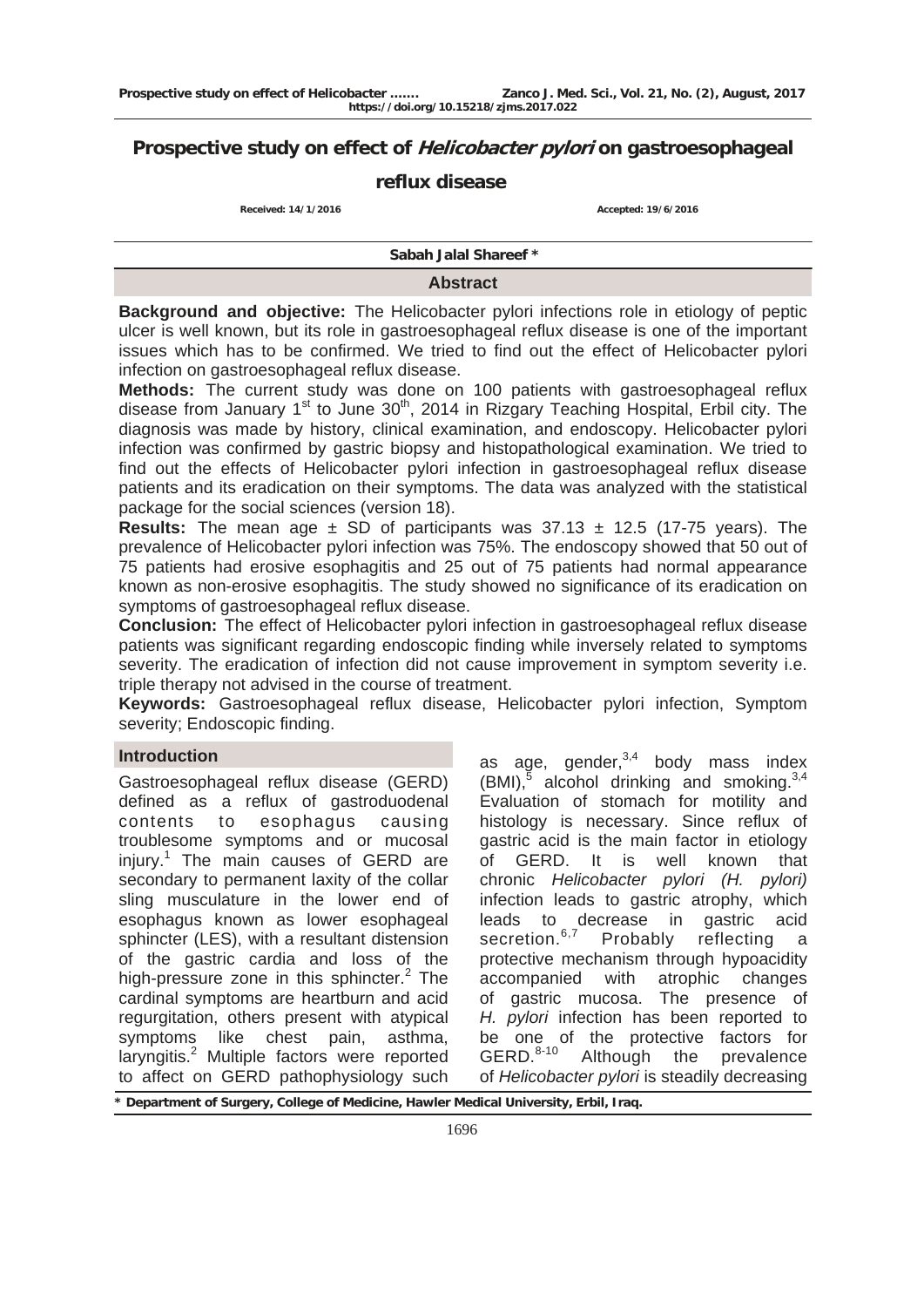industrialized nations, while gastro– esophageal reflux disease (GERD) and its complications are increasing.<sup>11</sup> Most studies find no relation between *H*  pylori infection and etiology of GERD.<sup>12</sup> While other studies have found a lower prevalence of *H pylori* infection in patients with reflux symptoms, suggesting a possible protective effect of this bacterial infection.<sup>13</sup> The relation between H pylori infection and GERD needs more study in order to find the effect of H pylori on GERD patients. It seems to be due to its effect on acid secretion from the stomach. One of the studies found a marked increase in acid secretion following *H pylori* eradication in patients who developed erosive GORD.<sup>14</sup> However, other studies didn't agree with this result. This study aimed to find out the effect H pylori infection on GERD patients symptom severity and endoscopic changes and treatments.

This study was done in Rizgary Teaching Hospital in Erbil city. One hundred GERD patients from January  $1<sup>st</sup>$  to June  $30<sup>th</sup>$ , 2014 were included their ages between (17-75) years; 55% were female, and 45% were male patients. Details of investigations were explained. The study was approved by the Research Ethics Committee, College of Medicine, Hawler Medical University. The criteria of patients selection depended on full history taking and thorough clinical examination with endoscopy and biopsy taking, those presented with typical symptoms of reflux, like heartburn and acid regurgitation, were selected. Oesophago gastro duodenoscopy was explained and verbal consent taken from all patients before the procedure. Endoscopy was done under the local anesthesia (xylocaine) spray to the oropharynx. For patients who could not tolerate the procedure midazolam 5 mg slow iv injection used, the endoscopic findings were classified to erosive esophagitis and non-erosive reflux disease (NERD). A biopsy was taken from the

antral area of the stomach and send for histopathology to confirm H pylori infection. Serum lipase and amylase were done for all patients to exclude pancreatic problem and ultrasound of abdomen to exclude gall bladder disease and ECG done for those above 40 years to exclude cardiac disease. Other findings like peptic ulcer and gastric cancer were excluded from the study. The positive H pylori test treated with (oral clarithromycin 500mg every 12 hour and oral Amoxicillin 1gm every 12 hour and oral lansoprazole 30mg every 12 hours for 14 days) its eradication was confirmed by the absence of H pylori Ag in the stool. Ten patients needed the second dose of treatment for their eradication. After two weeks patients were asked about their symptoms and the results were recorded. The symptoms were classified to mild with one attack of heartburn per week and severe with five or more attacks per week. **Methods** 

# **Results**

The 100 patients were included for statistical analysis, 45% male and 55% female, the mean age  $\pm$  SD of participants was  $37.13 \pm 12.5$  range (17-75) years. Regarding the relation of H pylori infection with endoscopic finding, 75% were H pylori test positive and 25% were negative. From those who had a positive test, 42.7% showed erosive esophagitis with lax sphincter and hiatal hernia. Of those who had negative H pylori test, 24% showed same endoscopic findings (erosive esophagitis with lax sphincter and hiatal hernia). 23% of H pylori positive patients and 20% of H pylori-negative patients had a normal endoscopy, as shown in Table 1. This study showed a statistically significant relation between symptom severity and H pylori infection, *P* = 0.033. Seven patients (9.3%) with H pylori positive had one heartburn attack per week, and two patients (8%) with H pylori test negative had one attack per week. While twenty patients (26.7%) with H pylori positive had five attacks per week, fifteen patients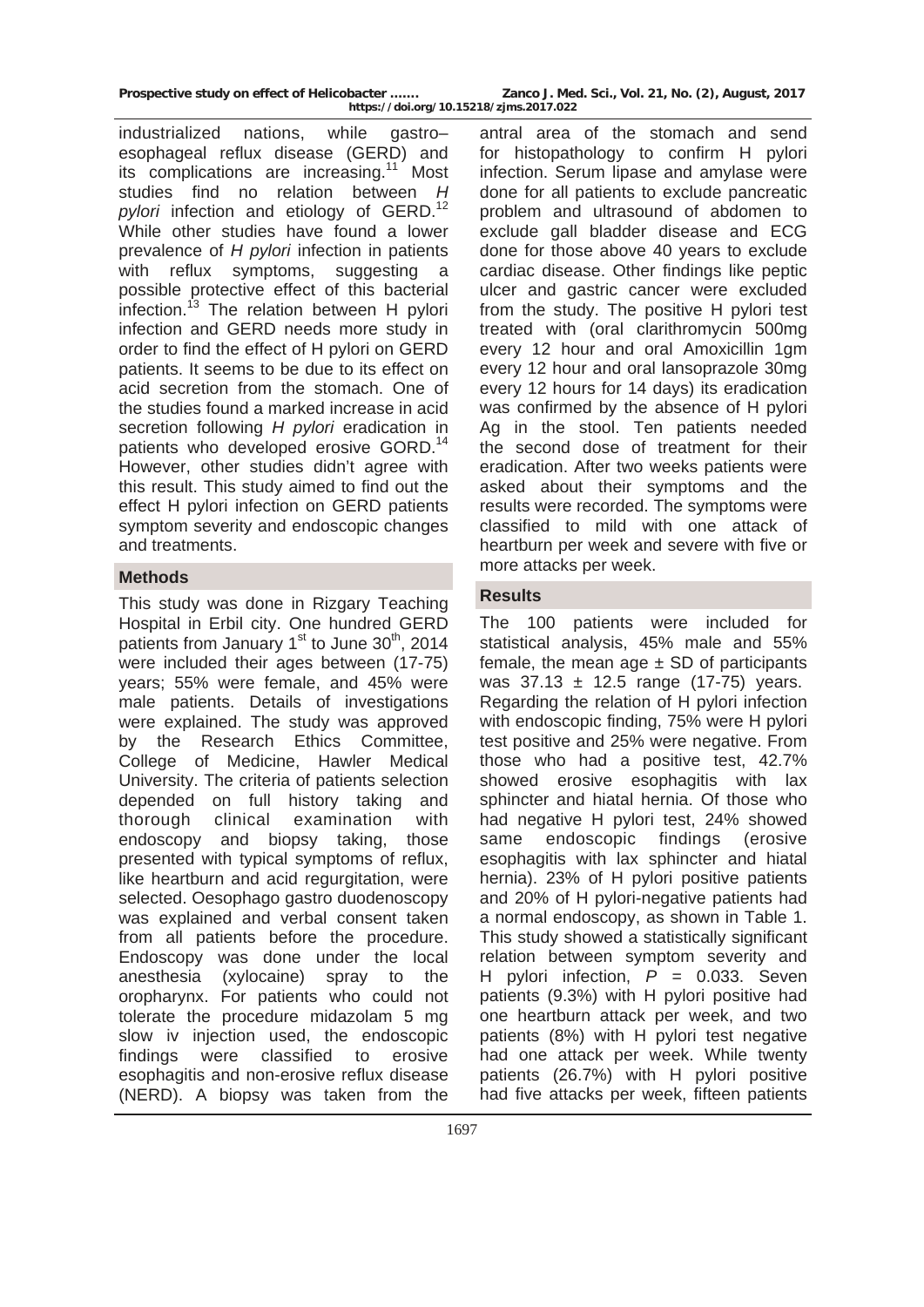|  | Prospective study on effect of Helicobacter |  |  |  |
|--|---------------------------------------------|--|--|--|
|--|---------------------------------------------|--|--|--|

(60%) with H Pylori test negative had five attacks per week as shown in Table 2. Regarding the symptoms of patient after eradication of H pylori was insignificant; 50 out of 75 patients (66.7%) of whom H pylori eradication showed no response

**Prospective study on effect of Helicobacter ……. Zanco J. Med. Sci., Vol. 21, No. (2), August, 2017 https://doi.org/10.15218/zjms.2017.022**

to treatment, while 13 (17.3%) said their symptoms were decreased or even disappeared and 12 (16%) of patients said their symptoms became worse, as shown in Table 3.

| Table 1: Relation of endoscopic finding with H pylori test |  |  |
|------------------------------------------------------------|--|--|
|                                                            |  |  |

|                                           |     | H pylori test   |     |                 |              |       |         |
|-------------------------------------------|-----|-----------------|-----|-----------------|--------------|-------|---------|
| <b>Endoscopic finding</b>                 |     | <b>Positive</b> |     | <b>Negative</b> | <b>Total</b> |       | P value |
|                                           | No. | %               | No. | ℅               | No.          | ℅     |         |
| Lax sphincter+errosive esophagitis        | 12  | 16.0            | 2   | 8.0             | 14           | 14.0  |         |
| Hiatus hernia+lax sphincter+esophagagitis | 32  | 42.7            | 6   | 24.0            | 38           | 38.0  |         |
| Normal looking esophagus+lax sphincter    | 14  | 18.7            | 12  | 48.0            | 26           | 26.0  | 0.031   |
| Normal                                    | 17  | 22.7            | 5   | 20.0            | 22           | 22.0  |         |
| <b>Total</b>                              | 75  | 100.0           | 25  | 100.0           | 100          | 100.0 |         |

#### **Table 2:** Relation between heartburn frequencies to H pylori test

| H Pylori        | No. of Heartburn attacks |      |     |      |      |      |                |      |      | N    | P value |       |
|-----------------|--------------------------|------|-----|------|------|------|----------------|------|------|------|---------|-------|
|                 |                          | 1.00 |     | 2.00 | 3.00 |      | 4.00           |      | 5.00 |      |         |       |
|                 | No.                      | %    | No. | $\%$ | No.  | $\%$ | No.            | %    | No.  | $\%$ |         |       |
| Positive        | 7                        | 9.3  | 22  | 29.3 | 18   | 24.0 | 8              | 10.7 | 20   | 26.7 | -75     |       |
| <b>Negative</b> | 2                        | 8.0  | 4   | 16.0 | 4    | 16.0 | $\overline{0}$ | 0.0  | 15   | 60.0 | -25     | 0.033 |
| <b>Total</b>    | 9                        | 9.0  | 26  | 26.0 | 22   | 22.0 | 8              | 8.0  | 35   | 35.0 | 100     |       |

## **Table 3:** Response to treatment by symptoms after eradication of H Pylori.

| <b>Endoscopic finding</b>                        |                                                                                                  |       |     |                                                      |     |        |     |              |         |       |       |
|--------------------------------------------------|--------------------------------------------------------------------------------------------------|-------|-----|------------------------------------------------------|-----|--------|-----|--------------|---------|-------|-------|
| <b>Symptoms</b><br>after H pylori<br>eradication | Lax<br>Hiatus hernia+<br>sphincter+<br>lax sphincter+<br>erosive<br>esophagagitis<br>esophagitis |       |     | <b>Normal looking</b><br>esophagus+<br>Lax sphincter |     | normal |     | <b>Total</b> | P value |       |       |
|                                                  | No.                                                                                              | %     | No. | $\%$                                                 | No. | %      | No. | %            | No.     | %     |       |
| Decreased or<br>disappeared                      | 1                                                                                                | 8.3   | 5   | 15.6                                                 | 4   | 28.6   | 3   | 17.6         | 13      | 17.3  |       |
| Increased                                        | $\overline{2}$                                                                                   | 16.7  | 5   | 15.6                                                 | 4   | 28.6   | 1   | 5.9          | 12      | 16.0  | 0.458 |
| No response                                      | 9                                                                                                | 75.0  | 22  | 68.8                                                 | 6   | 42.9   | 13  | 76.5         | 50      | 66.7  |       |
| <b>Total</b>                                     | 12                                                                                               | 100.0 | 32  | 100.0                                                | 14  | 100.0  | 17  | 100.0        | 75      | 100.0 |       |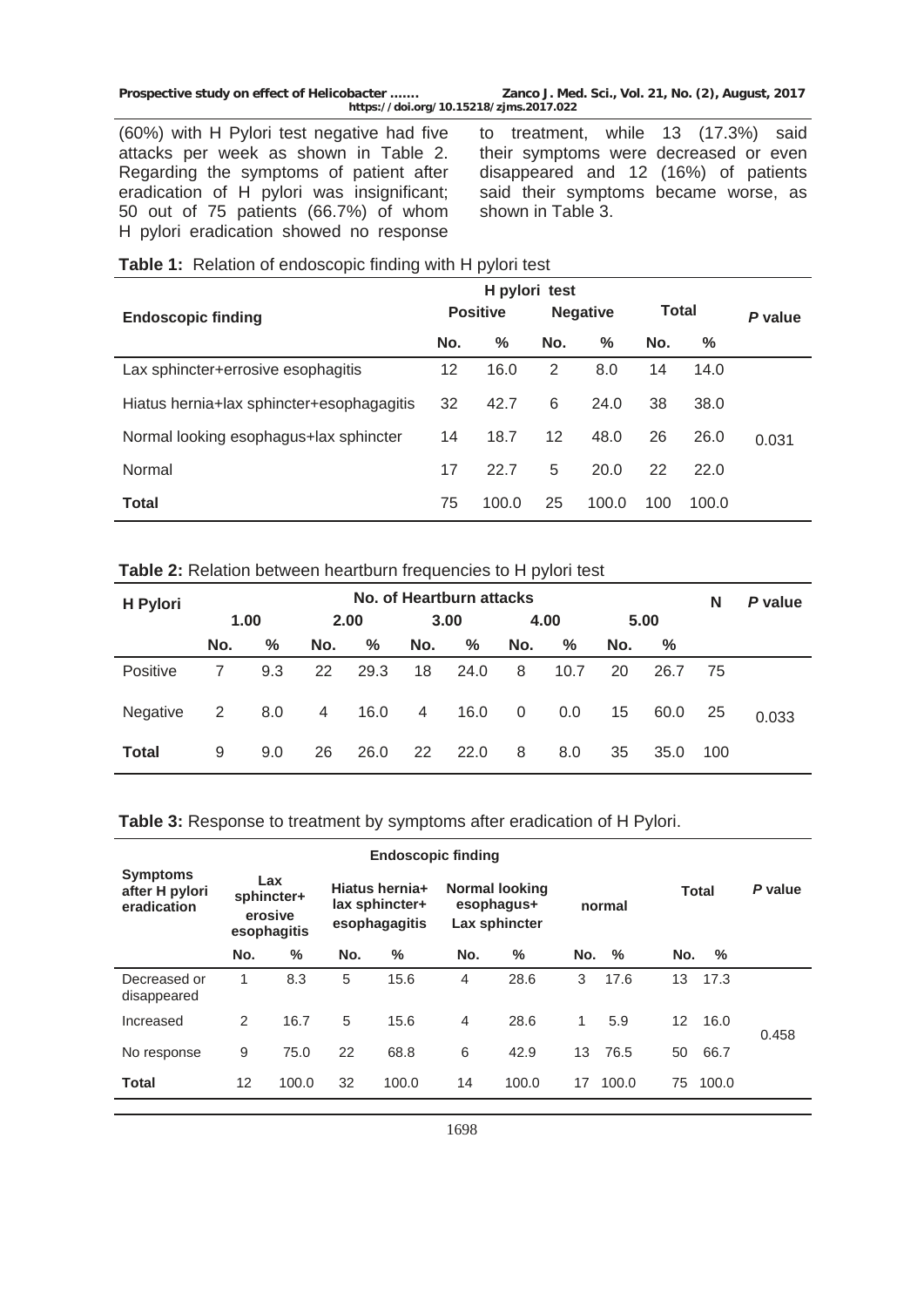**[Prospective study on effect of Helicobacter ……. Zanco J. Med. Sci., Vol. 21, No. \(2\), August, 2017](http://www.amazon.com/s/ref=dp_byline_sr_book_2?ie=UTF8&text=Dana+Andersen&search-alias=books&field-author=Dana+Andersen&sort=relevancerank)** 

**https://doi.org/10.15218/zjms.2017.022**

#### **Discussion**

Since the discovery of Helicobacter pylori two decades ago, it has become increasingly obvious that there are relationships between this organism and diseases of the upper gastrointestinal tract. The role of H. pylori infection in GERD is still controversial and incompletely understood. In the current study, the incidence of erosive esophagitis was higher in H pylori infected patients than non -infected ones. This might be due to the fact that the prevalence of infection is higher than noninfection, or due to the fact that *H pylori* infection leads to increase acid production leading to increasing acid exposure to the esophagus.<sup>15</sup> This bacteria has a bimodal effect on acid secretion from the stomach, antral predominant inflammation or corpus predominant  $inflammation.<sup>15</sup>$  In Non-atrophic predominantly antral inflammation there is hypergastrinemia and acid hypersecretion, so their effects will increase acid exposure to esophagus resulting in erosive esophagitis. In contrast, patients with predominantly atrophic corpus gastritis will have decreased acid secretion with a protective effect on esophagus <sup>16</sup>. The incidence of erosive esophagitis is more in infected than noninfected patients. And this was consistent with a study done by Lijima et al. in Japan.<sup>1</sup> Regarding the relation between H pylori infection and symptom severity, the noninfected group had more frequent attacks than infected ones. This is due to decrease in acid secretion in that predominantly atrophic corpus gastritis.<sup>16</sup> Regarding the effect of H pylori eradication on symptoms of GERD patient's majority of patients (66.7%) had no response to eradication (50 patients out of 75 patients), while (16%) of patients had their symptoms increased and (17.3%) decreased and even disappeared. This indicates that there is no role of H pylori eradication on GERD patients' treatments. This is consistent with a study done in Japan which also stated that eradication of H pylori has no significant effect on GERD treatment.<sup>18</sup>

### **Conclusion**

H pylori infection is not confirmed to be the etiology of reflux in GERD patient, but it can affect in one way or another on the symptoms of GERD by its effect on acid secretion. Its eradication has no effect on the treatment of GERD. The study cannot advise triple therapy in the treatment of GERD.

# **Conflicts of interest**

The author reports no conflicts of interest.

#### **References**

- 1. Vakil N, van Zanten SV, Kahrilas P, Dent J, Jones R, et al. The Montreal definition and classification of gastro esophageal reflux disease: a global evidence-based consensus. Am J Gastroenterology 2006;101(8): 1900–20;
- 2. Jobe BA, Hunter JG, Watson DI. Esophagus and diaphragmatic hernia. In: [Brunicardi](http://www.amazon.com/s/ref=dp_byline_sr_book_1?ie=UTF8&text=F.+Brunicardi&search-alias=books&field-author=F.+Brunicardi&sort=relevancerank) F, Andersen D, [Billiar](http://www.amazon.com/s/ref=dp_byline_sr_book_3?ie=UTF8&text=Timothy+Billiar&search-alias=books&field-author=Timothy+Billiar&sort=relevancerank) T[, Dunn](http://www.amazon.com/s/ref=dp_byline_sr_book_4?ie=UTF8&text=David+Dunn&search-alias=books&field-author=David+Dunn&sort=relevancerank) D, [Hunter](http://www.amazon.com/s/ref=dp_byline_sr_book_5?ie=UTF8&text=John+Hunter&search-alias=books&field-author=John+Hunter&sort=relevancerank) J, [Matthews](http://www.amazon.com/s/ref=dp_byline_sr_book_6?ie=UTF8&text=Jeffrey+Matthews&search-alias=books&field-author=Jeffrey+Matthews&sort=relevancerank) J, (editors). Schwartz's Principles of Surgery, 10<sup>th</sup> ed. New York: Mc Graw-Hill; 2015. P. 966.
- 3. Dent J, El-Serag HB, Wallander MA, Johansson S. Epidemiology of gastroesophageal reflux disease: a systematic review. Gut 2005;54(5): 710–7. doi: 10.1136/gut.2004.051821
- 4. Moayyedi P, Talley NJ. Gastro-esophageal reflux disease. Lancet 2006; 367(9528): 2086–100. doi: 10.1016/s0140-6736(06)68932-0
- 5. Jacobson BC, Somers SC, Fuchs CS, Kelly CP, Camargo CA. Body-mass index and symptoms of gastroesophageal reflux in women. N Engle J Med 2006; 354(22): 2340–8. doi: 10.1056/ nejmoa054391
- 6. El-Omar EM, Oien K, El-Nujumi A, Gillen D, Wirz A, Dahill S, et al. Helicobacter pylori infection and chronic gastric acid hyposecretion. Gastroenterology 1997; 113(1): 15–24. doi: 10.1016/s0016-5085(97)70075-1
- 7. Miwa H, Go MF, Sato N H. pylori, and gastric cancer: the Asian enigma. Am J Gastroenterology 2002; 97(5): 110612.
- 8. Fujiwara Y, Arakawa T. Epidemiology and clinical characteristics of GERD in the Japanese population. J Gastroenterol 2009;44(6): 518–34. doi: 10.1007/s00535-009-0047-5.
- 9. Koike T, Ohara S, Sekine H, Iijima K, Abe Y, Kafo K, et al. Helicobacter pylori infection prevents erosive reflux oesophagitis by decreasing gastric acid secretion. Gut 2001;49(3): 330–4. doi: 10.1136/gut.49.3.33
- 10. El Serag HB, Sonnenberg A. Opposing time trends of peptic ulcer and reflux disease. Gut1998; 43:327–33. [Pub Med].